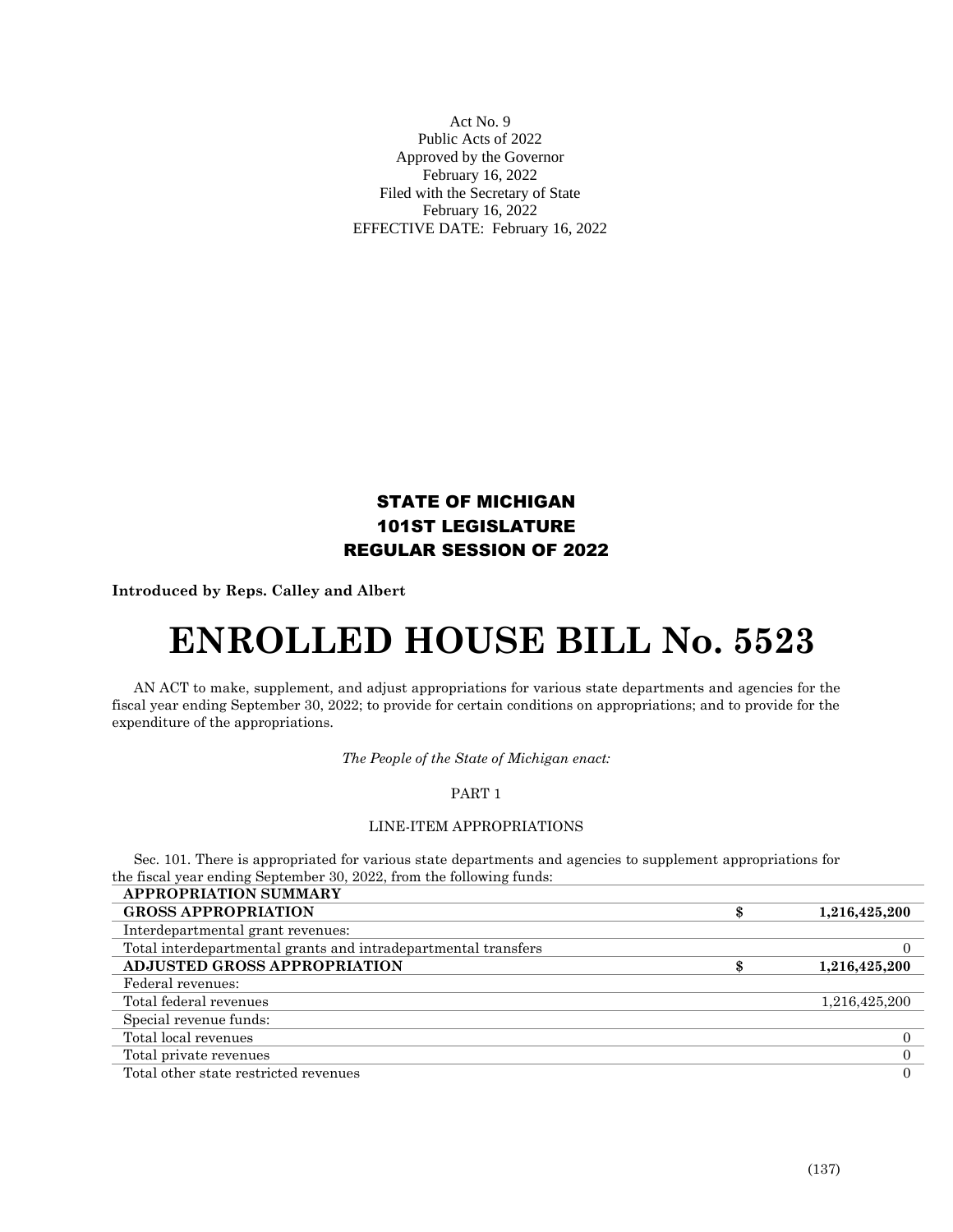|                                                                             | For Fiscal Year          |
|-----------------------------------------------------------------------------|--------------------------|
|                                                                             | Ending Sept. 30,<br>2022 |
| State general fund/general purpose                                          | \$<br>$\bf{0}$           |
| Sec. 102. CAPITAL OUTLAY                                                    |                          |
| (1) APPROPRIATION SUMMARY                                                   |                          |
| <b>GROSS APPROPRIATION</b>                                                  | \$<br>10,000,000         |
| Interdepartmental grant revenues:                                           | $\theta$                 |
| Total interdepartmental grants and intradepartmental transfers              | $\Omega$                 |
| <b>ADJUSTED GROSS APPROPRIATION</b>                                         | \$<br>10,000,000         |
| Federal revenues:                                                           |                          |
| Total federal revenues                                                      | 10,000,000               |
| Special revenue funds:                                                      |                          |
| Total local revenues                                                        | $\mathbf{0}$             |
| Total private revenues                                                      | $\overline{0}$           |
| Total other state restricted revenues                                       | $\overline{0}$           |
| State general fund/general purpose                                          | \$<br>$\bf{0}$           |
| (2) STATE AGENCY PLANNING AUTHORIZATION                                     |                          |
| New comprehensive state public health and environmental science laboratory  |                          |
| (total authorized cost \$10,000,000; coronavirus state fiscal recovery fund |                          |
| \$10,000,000; state general fund general purpose \$0)                       | \$<br>10,000,000         |
| <b>GROSS APPROPRIATION</b>                                                  | \$<br>10,000,000         |
| Appropriated from:                                                          |                          |
| Federal revenues:                                                           |                          |
| Coronavirus state fiscal recovery fund                                      | 10,000,000               |
| State general fund/general purpose                                          | \$<br>$\bf{0}$           |
| Sec. 103. DEPARTMENT OF EDUCATION                                           |                          |
| (1) APPROPRIATION SUMMARY                                                   |                          |
| <b>GROSS APPROPRIATION</b>                                                  | \$<br>250,000            |
| Interdepartmental grant revenues:                                           | $\theta$                 |
| Total interdepartmental grants and intradepartmental transfers              | $\Omega$                 |
| <b>ADJUSTED GROSS APPROPRIATION</b>                                         | \$<br>250,000            |
| Federal revenues:                                                           |                          |
| Total federal revenues                                                      | 250,000                  |
| Special revenue funds:                                                      |                          |
| Total local revenues                                                        | $\mathbf{0}$             |
| Total private revenues                                                      | $\overline{0}$           |
| Total other state restricted revenues                                       | $\overline{0}$           |
| State general fund/general purpose                                          | \$<br>$\bf{0}$           |
| (2) ONE-TIME APPROPRIATIONS                                                 |                          |
| ARP - work-based learning health services academies                         | \$<br>250,000            |
| <b>GROSS APPROPRIATION</b>                                                  | \$<br>250,000            |
| Appropriated from:                                                          |                          |
| Federal revenues:                                                           |                          |
| Coronavirus state fiscal recovery fund                                      | 250,000                  |
| State general fund/general purpose                                          | \$<br>$\bf{0}$           |
| Sec. 104. DEPARTMENT OF HEALTH AND HUMAN SERVICES                           |                          |
| (1) APPROPRIATION SUMMARY                                                   |                          |
| <b>GROSS APPROPRIATION</b>                                                  | \$<br>1,206,175,200      |
| Interdepartmental grant revenues:                                           |                          |
| Total interdepartmental grants and intradepartmental transfers              | $\Omega$                 |
| <b>ADJUSTED GROSS APPROPRIATION</b>                                         | \$<br>1,206,175,200      |
| Federal revenues:                                                           |                          |
| Total federal revenues                                                      | 1,206,175,200            |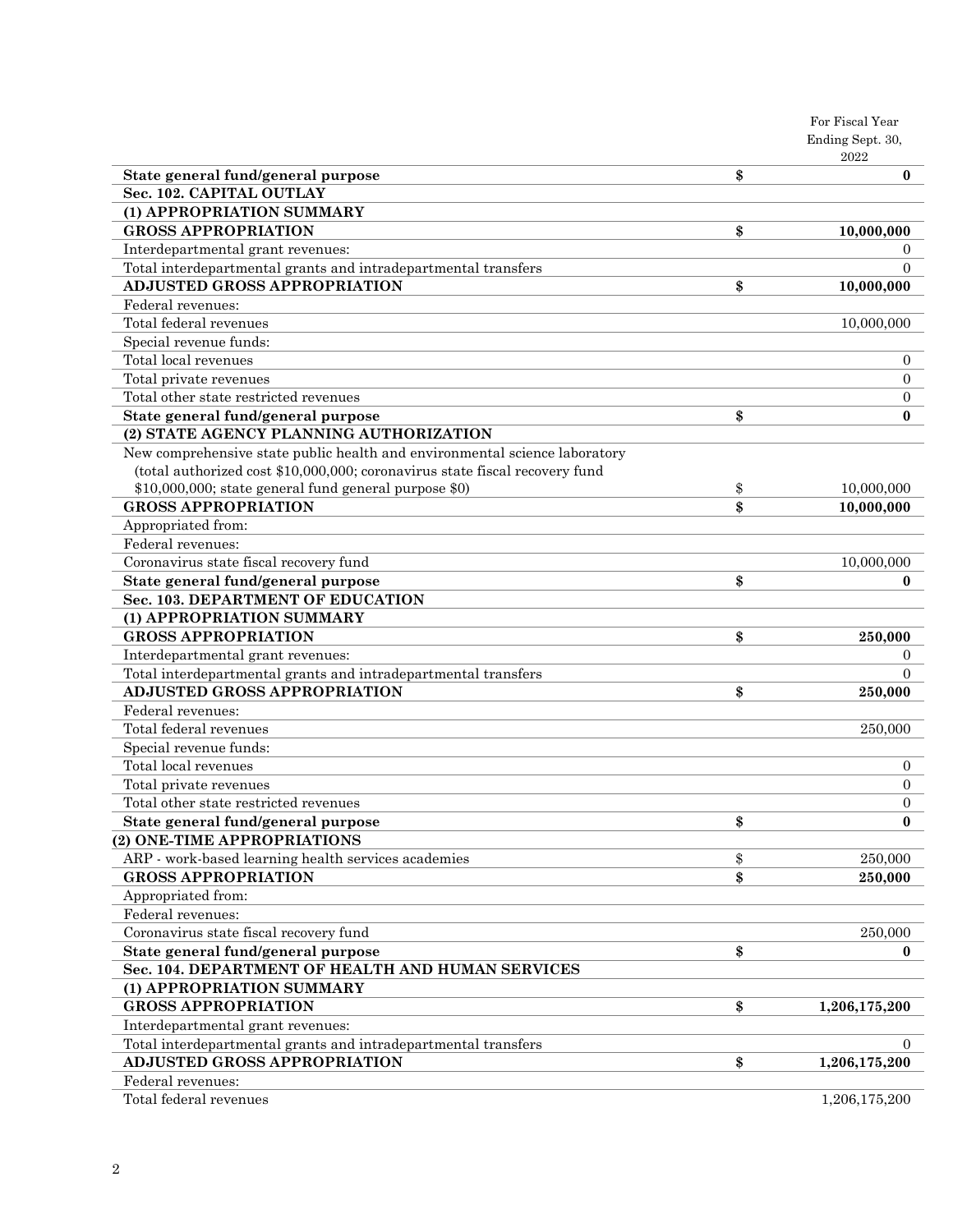|                                                                   | 404Z                 |
|-------------------------------------------------------------------|----------------------|
| Special revenue funds:                                            |                      |
| Total local revenues                                              | \$<br>$\overline{0}$ |
| Total private revenues                                            | $\Omega$             |
| Total other state restricted revenues                             | $\overline{0}$       |
| State general fund/general purpose                                | \$<br>$\bf{0}$       |
| (2) ONE-TIME APPROPRIATIONS                                       |                      |
| ARP - adult foster care and homes for the aged COVID-19 relief    | \$<br>70,000,000     |
| ARP - child welfare mitigation payments                           | 19,000,000           |
| ARP - cooperative agreement for emergency response                | 29,704,700           |
| FEMA - COVID-19 early treatment and testing sites                 | 75,000,000           |
| FEMA - COVID-19 early treatments procurements                     | 25,000,000           |
| ARP - epidemiology and lab capacity enhancing detection expansion | 367,327,300          |
| ARP - epidemiology and lab capacity school safety                 | 150,799,300          |
| ARP - health care recruitment, retention, and training            | 300,000,000          |
| ARP - homeless shelter repair grants                              | 10,000,000           |
| ARP - vaccine support                                             | 54,143,900           |
| ARP - supplemental payments to private child caring institutions  | 8,200,000            |
| ARP - health units                                                | 4,000,000            |
| ARP - Morris Hood kidney foundation                               | 14,000,000           |
| ARP - nursing facility room conversion pilot project              | 10,000,000           |
| ARP - nursing home infection control grants                       | 29,000,000           |
| ARP - nursing home respirators                                    | 5,000,000            |
| ARP - respite services home and community-based services waiver   | 20,000,000           |
| ARP - hospital airborne pathogen control program                  | 10,000,000           |
| MI Choice waiver program presumptive eligibility risk pool        | 5,000,000            |
| <b>GROSS APPROPRIATION</b>                                        | \$<br>1,206,175,200  |
| Appropriated from:                                                |                      |
| Federal revenues:                                                 |                      |
| Coronavirus state fiscal recovery fund                            | 499,200,000          |
| Total other federal revenue                                       | 706,975,200          |
| State general fund/general purpose                                | \$<br>$\bf{0}$       |

#### PART 2

#### PROVISIONS CONCERNING APPROPRIATIONS

#### **GENERAL SECTIONS**

Sec. 201. Pursuant to section 30 of article IX of the state constitution of 1963, total state spending from state sources under part 1 for the fiscal year ending September 30, 2022 is \$0.00 and total state spending from state sources to be paid to local units of government is \$0.00.

Sec. 202. The appropriations made and expenditures authorized under this part and part 1 and the departments, commissions, boards, offices, and programs for which appropriations are made under this part and part 1 are subject to the management and budget act, 1984 PA 431, MCL 18.1101 to 18.1594.

Sec. 203. If the state administrative board, acting under section 3 of 1921 PA 2, MCL 17.3, transfers funds from an amount appropriated under this act, the legislature may, by a concurrent resolution adopted by a majority of the members elected to and serving in each house, inter-transfer funds within this act for the particular department, board, commission, office, or institution.

Sec. 204. Funds appropriated in part 1 are subject to applicable federal audit and reporting requirements. Prompt action shall be taken if instances of noncompliance are identified, including noncompliance identified in an audit finding. If any instance of noncompliance is identified, including noncompliance identified in an audit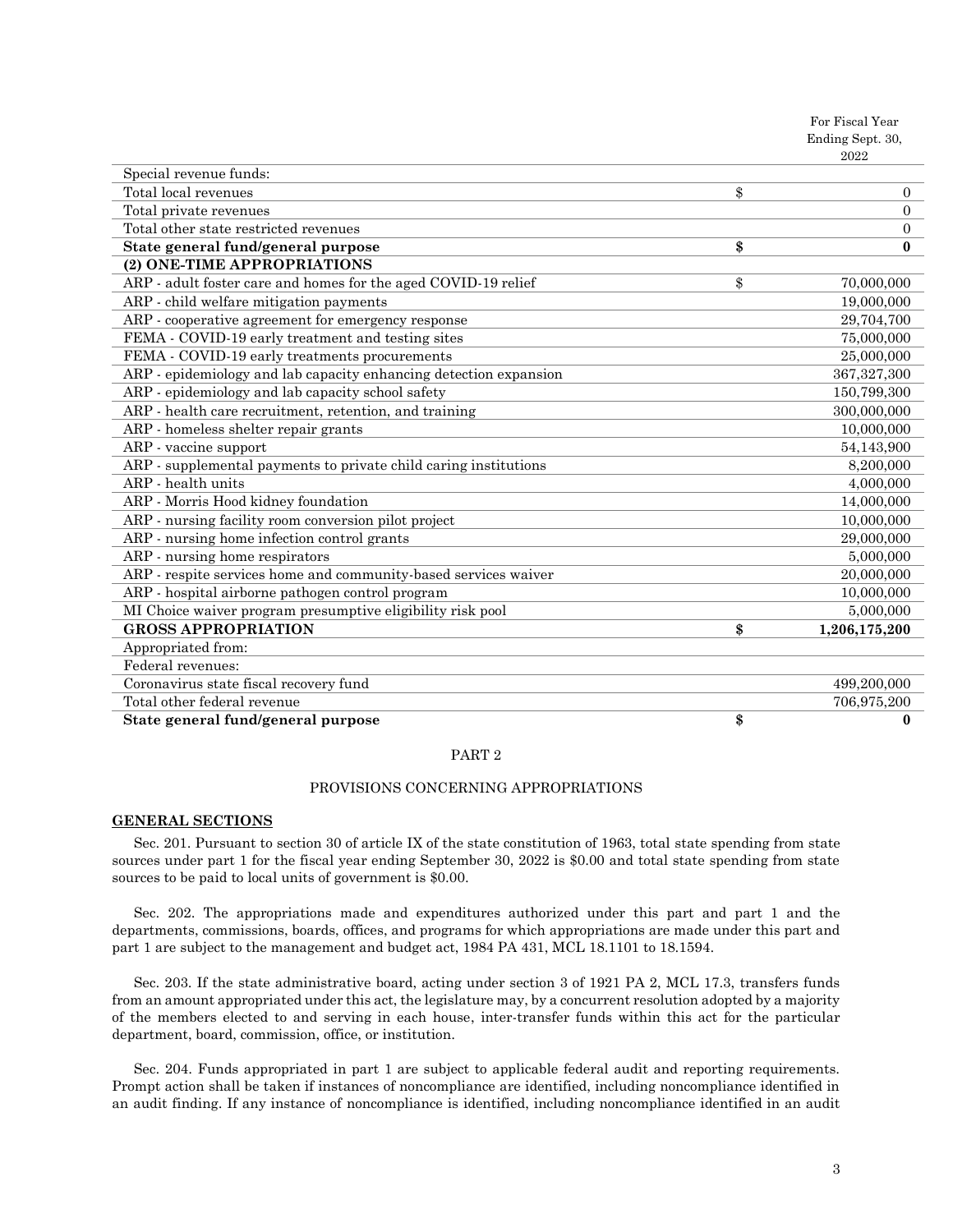finding, the state budget director shall take necessary and immediate action to rectify it. The state budget director shall notify the senate and house appropriations committees and the senate and house fiscal agencies when an instance of noncompliance is identified.

Sec. 205. Funds appropriated in part 1 from the federal American rescue plan act of 2021, Public Law 117-2, must be allocated and expended in a manner consistent with federal rules and regulations.

Sec. 206. The state budget director shall report on the status of funds appropriated in part 1, and all funds appropriated related to the coronavirus relief effort, to the senate and house appropriations committees and the senate and house fiscal agencies on a monthly basis until all funds are exhausted.

### **CAPITAL OUTLAY**

Sec. 226. (1) The funds appropriated in part 1 for the new comprehensive state public health and environmental science laboratory shall be used for the planning and design of a consolidated, comprehensive, state-of-the-art laboratory to improve laboratory capacity for public health and safety.

(2) The department shall submit all of the following to the house and senate appropriations committees and the joint capital outlay subcommittee:

(a) Program statements and schematic planning documents, including a comparative assessment of building new laboratories, expanding existing laboratories, renovating existing laboratories, or repurposing another stateowned building.

(b) A summary of bid results.

(c) A progress report no later than June 1, 2022 and every 6 months thereafter.

#### **DEPARTMENT OF EDUCATION**

Sec. 251. (1) From the funds appropriated in part 1 for ARP – work-based learning health services academies, the department of education shall allocate \$250,000.00 as competitive grants to school districts and intermediate school districts that provide pupils in grades 9 through 12 with expanded opportunities for work-based learning health services academies hosted in partnership with NAF. Programs funded under this subsection are intended to increase the number of pupils who are college- and career-ready after high school graduation.

(2) To be eligible for a competitive grant funded under this section, the school district or intermediate school district must demonstrate that it has established a partnership with NAF, has at least 1 business entity on its advisory council, and has a higher education institution or technical school on its advisory council, and submit a spending plan.

(3) The department of education shall prioritize competitive grant awards under this section that target critical-need occupations.

(4) The department of education may award planning grants not to exceed \$12,000.00 and expense grants for NAF partnerships not to exceed \$3,500.00 a year.

(5) The unexpended funds appropriated in part 1 for ARP – work-based learning health services academies are designated as a work project appropriation, and any unencumbered or unallotted funds shall not lapse at the end of the fiscal year and shall be available for expenditures for projects under this section until the projects have been completed. The following is in compliance with section 451a of the management and budget act, 1984 PA 431, MCL 18.1451a:

(a) The purpose of the project is to support work-based learning health services academies in partnership with NAF.

(b) The project will be accomplished by utilizing competitive grants.

(c) The total estimated cost of the project is \$250,000.00.

(d) The tentative completion date is September 30, 2023.

#### **DEPARTMENT OF HEALTH AND HUMAN SERVICES**

Sec. 301. (1) The funds appropriated in part 1 for ARP - cooperative agreement for emergency response must be allocated by the department to local and tribal public health departments, school districts, public school academies, intermediate school districts, and nonpublic schools.

(2) Of the funds appropriated in part 1, no less than \$14,900,000.000 shall be appropriated to school districts, public school academies, intermediate school districts, and nonpublic schools to administer and support coronavirus testing of staff and students, including, but not limited to, teachers, counselors, administrators, support staff, aides, bus drivers, coaches, cafeteria staff, custodians, students playing contact sports, and other students as determined by the eligible school district, public school academy, intermediate school district, or nonpublic school.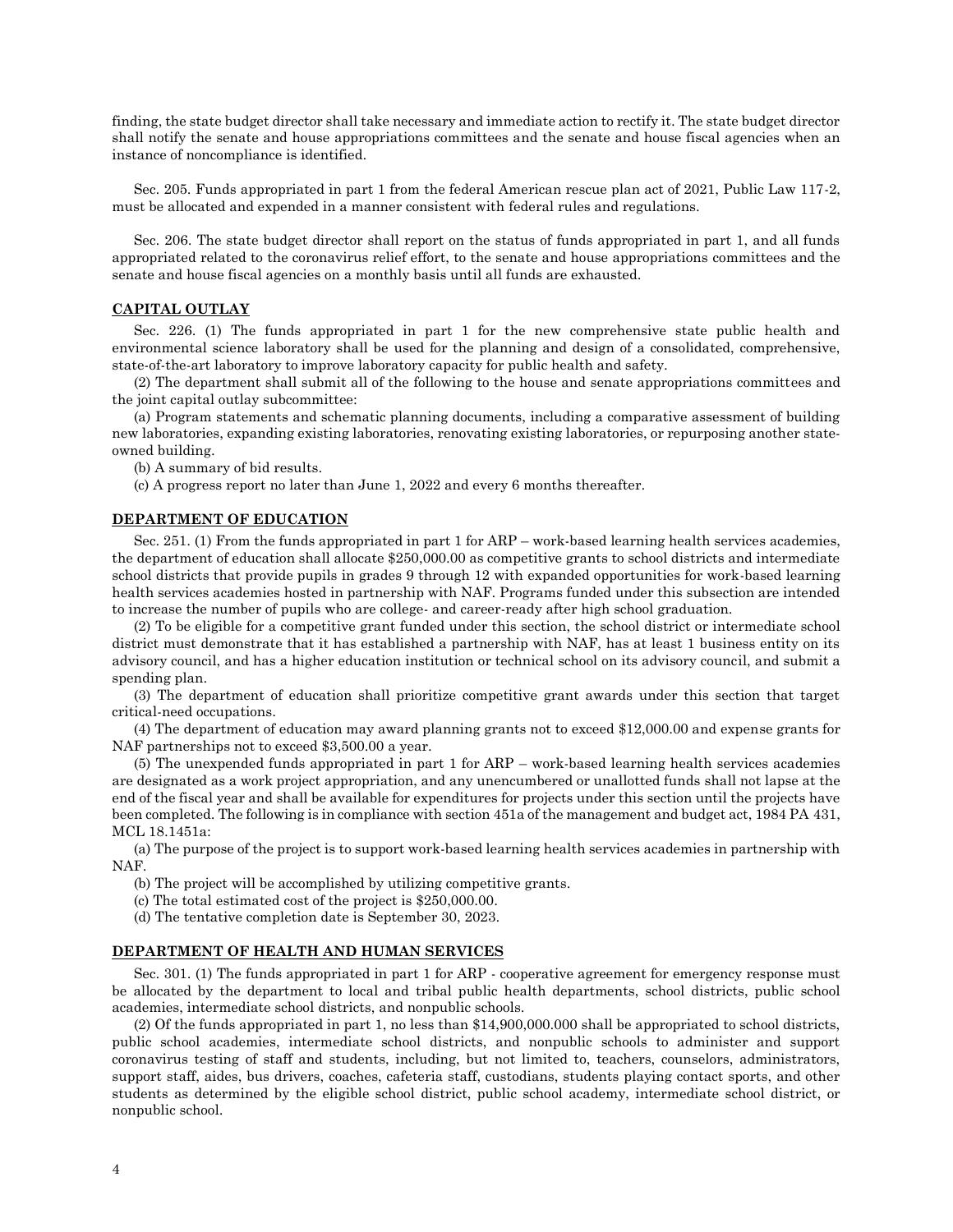(3) The department shall not allocate funds in this section to local public health departments for which a county board of commissioners has passed a resolution rejecting these funds, if the rejection of these funds has occurred within 30 days of the effective date of this act.

(4) The unexpended funds appropriated in part 1 for ARP - cooperative agreement for emergency response are designated as a work project appropriation, and any unencumbered or unallotted funds shall not lapse at the end of the fiscal year and shall be available for expenditures for projects under this section until the projects have been completed. The following is in compliance with section 451a of the management and budget act, 1984 PA 431, MCL 18.1451a:

(a) The purpose of the project is to conduct activities necessary to support the efforts of schools and local and tribal public health officials with respect to coronavirus testing, contact tracing, vaccine distribution efforts, and the administration of COVID-19 mitigation efforts.

(b) The project will be accomplished by utilizing state employees or contracts.

(c) The total estimated cost of the project is \$29,704,700.

(d) The tentative completion date is September 30, 2026.

Sec. 302. (1) From the funds appropriated in part 1 for FEMA – COVID-19 early treatment and testing sites, the department of health and human services shall allocate \$75,000,000.00 to establish not less than 1 COVID-19 early treatment and testing site within each of this state's 8 emergency preparedness regions.

(2) An eligible COVID-19 early treatment and testing site may be a local department of health and human services office, a local public health department office, or a local health care provider.

(3) Not less than \$10,000,000.00 of the funds appropriated pursuant to this section must be allocated to local health care providers.

(4) An eligible COVID-19 early treatment and testing site must do all of the following:

(a) Maximize the number of COVID-19 therapeutic treatments that can be administered and minimize the time period between known infection and actual administering of the treatment.

(b) Utilize eligibility and prioritization criteria for COVID-19 therapeutic treatments that are not more stringent than federal eligibility and prioritization criteria for COVID-19 therapeutic treatments.

(c) Prioritize COVID-19 therapeutic treatments for high-risk individuals.

(d) Not use an individual's vaccination status as a factor for denying eligibility for COVID-19 therapeutic treatments.

(e) Demonstrate the ability to bill public and private insurance for the cost to administer COVID-19 therapeutic treatments.

(f) Provide COVID-19 therapeutic treatments at no cost to the individual.

(g) Follow informed consent requirements prior to administering a COVID-19 therapeutic treatment, as established by the United States Food and Drug Administration, or described by the emergency use authorization, or both, including providing all of the following:

(*i*) Information on alternatives to receiving a COVID-19 therapeutic treatment.

(*ii*) Information on whether the COVID-19 therapeutic treatment has received full or emergency use authorization from the United States Food and Drug Administration.

(*iii*) Information on and in what manner the development of the COVID-19 therapeutic treatment utilized aborted fetal tissue or human embryonic stem cell derivation lines.

(*iv*) Age-appropriate communications.

(5) An eligible COVID-19 early treatment and testing site may use funds allocated in this section for facility upgrade and conversion costs, lease and rent costs, staffing costs, personal protection equipment costs, and any other costs associated with providing a COVID-19 therapeutic treatment that is not covered by public or private insurance of the individual that receives the COVID-19 therapeutic treatment.

(6) The department of health and human services may set aside not more than 10% of the funds allocated in this section to reimburse eligible COVID-19 treatment sites for the cost of administering COVID-19 therapeutic treatments to individuals without public or private health insurance.

(7) As other early treatments for COVID-19 are authorized by the United States Food and Drug Administration, eligible COVID-19 early treatment and testing sites may also administer those early treatments, provided that the eligible COVID-19 early treatment and testing sites continue to follow the requirements of this section.

(8) As other early treatments for COVID-19 are authorized by the United States Food and Drug Administration, the department of health and human services may utilize the funds set aside in subsection (6) to reimburse eligible COVID-19 early treatment and testing sites for the cost of administering those treatments to individuals without public or private health insurance.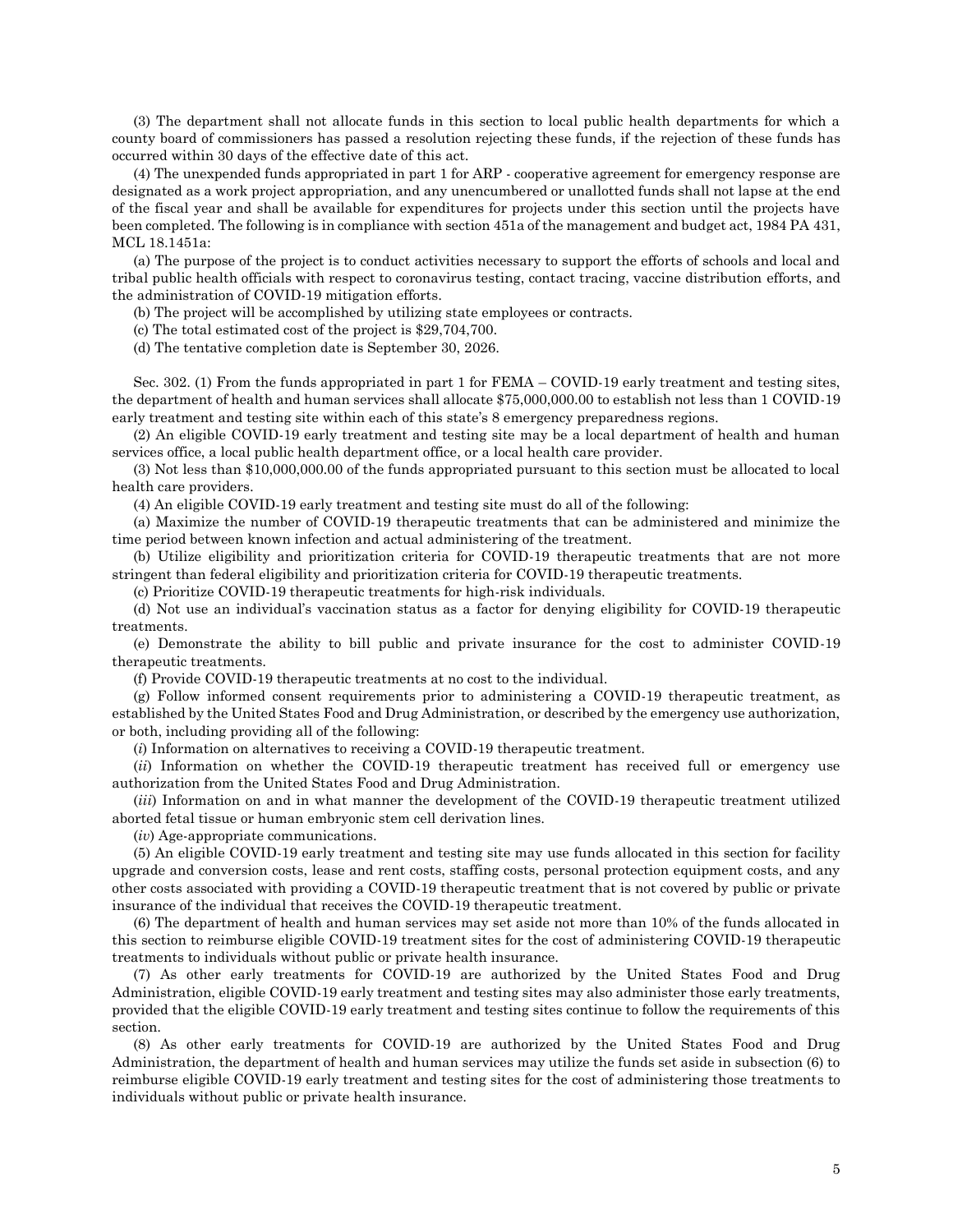(9) As used in this section:

(a) "Local health care provider" includes, but is not limited to, a hospital, physician's office, pharmacy, infusion center, blood or plasma donation center, nursing facility, adult day care facility, and program of all-inclusive care for the elderly location.

(b) "High-risk individuals" means individuals at higher risk for progression to severe COVID-19, including, but not limited to, individuals classified as higher risk based on definitions and findings from the federal Centers for Disease Control and Prevention.

(10) In addition to the funds appropriated in part 1, there is appropriated an amount not to exceed \$75,000,000.00 in American Rescue Plan Act – Coronavirus State Fiscal Recovery Funds for COVID-19 early treatment and testing sites to be used for projects under this section, subject to both of the following:

(a) The amount appropriated under this subsection must not be spent or otherwise distributed after the Federal Emergency Management Agency approves a project for COVID-19 early treatment and testing sites.

(b) Money appropriated under this subsection that is spent or otherwise distributed before the Federal Emergency Management Agency approves a project for COVID-19 early treatment and testing sites must be offset with Federal Emergency Management Agency funds if received during the fiscal year ending September 30, 2022.

Sec. 303. (1) From the funds appropriated in part 1 for FEMA – COVID-19 early treatments procurements, the department of health and human services shall allocate \$25,000,000.00 to purchase additional COVID-19 therapeutic treatments in addition to the supply of federally allocated COVID-19 therapeutic treatments. The department of health and human services shall distribute the additional COVID-19 therapeutic treatments to eligible COVID-19 early treatment and testing sites funded in this part and part 1 based on need and utilization.

(2) In addition to the funds appropriated under part 1, there is appropriated an amount not to exceed \$25,000,000.00 in American Rescue Plan Act – Coronavirus State Fiscal Recovery Funds for COVID-19 early treatments procurements for projects under this section, subject to both of the following:

(a) The amount appropriated under this subsection must not be spent or otherwise distributed after the Federal Emergency Management Agency approves a project for COVID-19 early treatments procurements.

(b) Money appropriated under this subsection that is spent or otherwise distributed before the Federal Emergency Management Agency approves a project for COVID-19 early treatments procurements must be offset with Federal Emergency Management Agency funds if received during the fiscal year ending September 30, 2022.

Sec. 304. (1) Funds appropriated in part 1 for ARP – epidemiology and lab capacity enhancing detection expansion must be allocated and expended in a manner consistent with federal rules and regulations.

(2) From the funds appropriated in part 1 for ARP – epidemiology and lab capacity enhancing detection expansion, there is allocated an amount not to exceed \$75,000,000.00 for COVID-19 early treatment and testing sites for unreimbursed costs from the Federal Emergency Management Agency subject to both of the following:

(a) The amount allocated under this subsection must not be spent or otherwise distributed after the Federal Emergency Management Agency approves a project for COVID-19 early treatment and testing sites.

(b) Money allocated under this subsection that is spent or otherwise distributed before the Federal Emergency Management Agency approves a project for COVID-19 early treatment and testing sites must be offset with Federal Emergency Management Agency funds if received during the fiscal year ending September 30, 2022.

(3) The unexpended funds appropriated in part 1 for ARP - epidemiology and lab capacity enhancing detection expansion are designated as a work project appropriation, and any unencumbered or unallotted funds shall not lapse at the end of the fiscal year and shall be available for expenditures for projects under this section until the projects have been completed. The following is in compliance with section 451a of the management and budget act, 1984 PA 431, MCL 18.1451a:

(a) The purpose of the project is to continue to monitor, respond to, and prevent COVID-19 by expanding testing, contact tracing, disease investigations and surveillance activities.

(b) The project will be accomplished by utilizing state employees or contracts.

- (c) The total estimated cost of the project is \$367,327,300.00.
- (d) The tentative completion date is September 30, 2026.

Sec. 305. (1) From the funds appropriated in part 1 for ARP - epidemiology and lab capacity school safety, the department of health and human services shall purchase and maintain an inventory of coronavirus testing and contact tracing supplies and equipment, including home test kits, to distribute to school districts, public school academies, intermediate school districts, and nonpublic schools. The coronavirus testing and contact tracing supplies and equipment, including home test kits, shall be used for coronavirus testing and contact tracing staff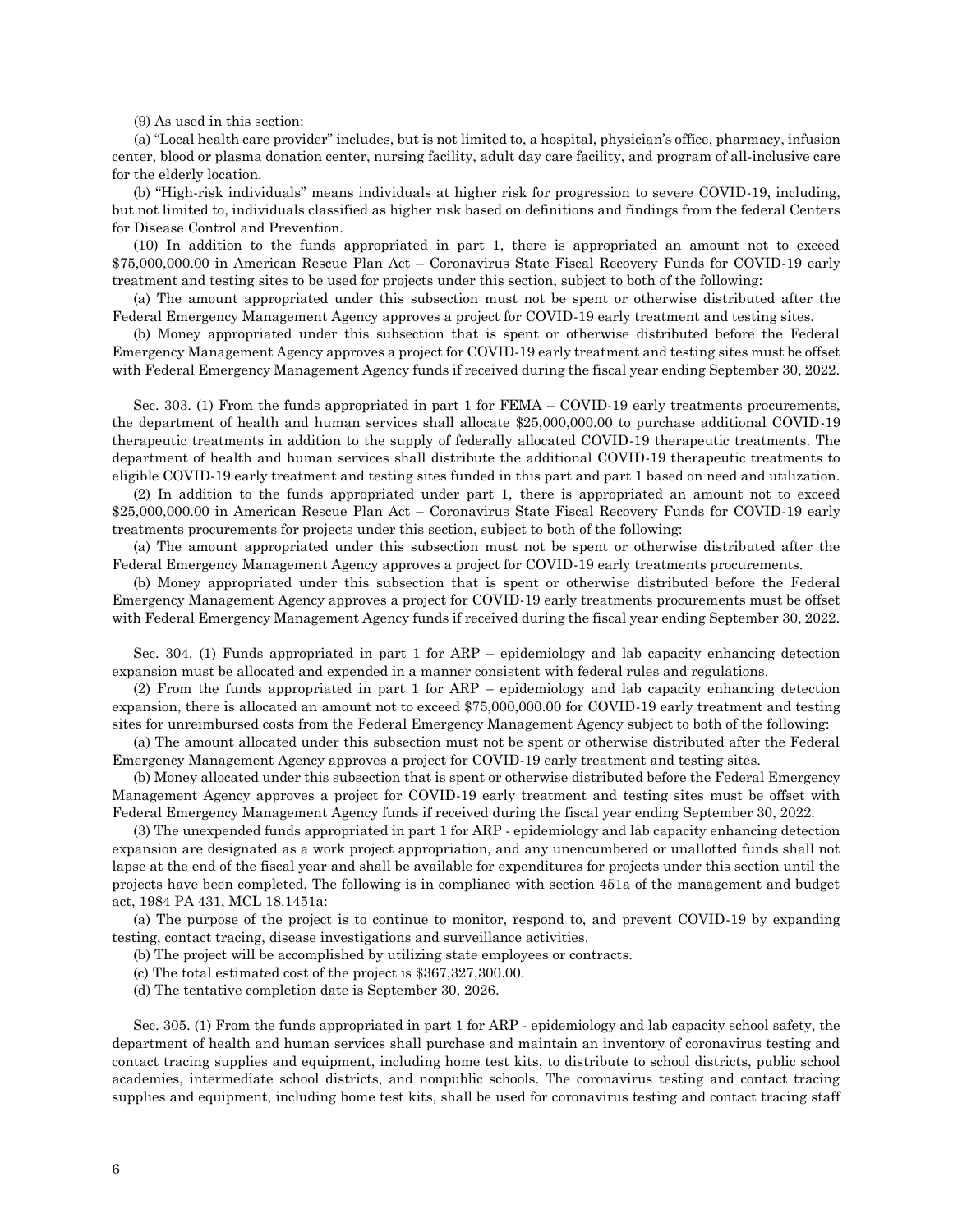and students including, but not limited to, teachers, counselors, administrators, support staff, aides, bus drivers, coaches, cafeteria staff, custodians, students playing contact sports, and other students as determined by the eligible school district, public school academy, intermediate school district, or nonpublic school, regardless of the individual's vaccination status.

(2) Within 15 calendar days of the effective date of this act, the department of health and human services shall notify school districts, public school academies, intermediate school districts, and nonpublic schools of the option to not participate in the direct distribution of coronavirus testing and contact tracing supplies and equipment, including home test kits, the method by which the school district, public school academy, intermediate school district, or nonpublic school can opt out, and the maximum amount of direct financial reimbursement that each school district, public school academy, intermediate school district, or nonpublic school could receive based on an equitable head count distribution. If a school district, public school academy, intermediate school district, or nonpublic school notifies the department of health and human services and the Michigan Association of Intermediate School Administrators not more than 10 business days after receiving the required notification in this subsection from the department of health and human services that it does not wish to participate in the direct distribution of coronavirus testing and contact tracing supplies and equipment, including home test kits, that school district, public school academy, intermediate school district, or nonpublic school may request to receive direct financial reimbursement from the department of health and human services for coronavirus testing and contact tracing supplies and equipment, including home test kits, purchased directly by that school district, public school academy, intermediate school district, or nonpublic school. A school district, public school academy, intermediate school district, or nonpublic school that opts out as described in this subsection may purchase coronavirus testing and contact tracing supplies and equipment, including home test kits, either directly from the department of health and human services or from another source. The department of health and human services must provide direct financial reimbursement within 30 days of receipt of the request.

(3) The department of health and human services must maintain a publicly accessible online list of acceptable coronavirus testing and contact tracing supplies and equipment, including home test kits, that could be purchased with the funds appropriated in this section.

(4) No state or local government entity shall confiscate or redistribute coronavirus testing and contact tracing supplies and equipment, including home test kits, from an eligible school district, public school academy, intermediate school district, or nonpublic school without first receiving the consent of that eligible school district, public school academy, intermediate school district, or nonpublic school.

(5) The department of health and human services shall collaborate with the Michigan Association of Intermediate School Administrators to establish procedures for the as-needed redistribution of coronavirus testing and contract tracing supplies and equipment, including home kits, from school districts, public school academies, intermediate school districts, and nonpublic schools. The Michigan Association of Intermediate School Administrators shall coordinate the redistribution of coronavirus testing and contact tracing supplies and equipment, including home kits, based on need and after receiving the consent of that school district, public school academy, intermediate school district, or nonpublic school. Not more than 1% of the funds appropriated in part 1 for ARP - epidemiology and lab capacity school safety, or an amount equal to actual costs incurred, whichever is less, may be used by the Michigan Association of Intermediate School Administrators for administrative and logistical costs related to this subsection.

(6) Subsections (4) and (5) do not prohibit an eligible school district, public school academy, intermediate school district, or nonpublic school from voluntarily sending coronavirus testing and contact tracing supplies and equipment, including home test kits, in its possession to another eligible school district, public school academy, intermediate school district, or nonpublic school that is in need of additional coronavirus testing and contact tracing supplies and equipment, including home test kits.

(7) The department of health and human services shall collaborate with the department of education to effectuate this section.

(8) The unexpended funds appropriated in part 1 for ARP - epidemiology and lab capacity school safety are designated as a work project appropriation, and any unencumbered or unallotted funds shall not lapse at the end of the fiscal year and shall be available for expenditures for projects under this section until the projects have been completed. The following is in compliance with section 451a of the management and budget act, 1984 PA 431, MCL 18.1451a:

(a) The purpose of the project is to support screening and testing activities to facilitate the safe operations of in-person school instruction at eligible school districts, public school academies, intermediate school districts, and nonpublic schools.

(b) The project will be accomplished by utilizing state employees or contracts.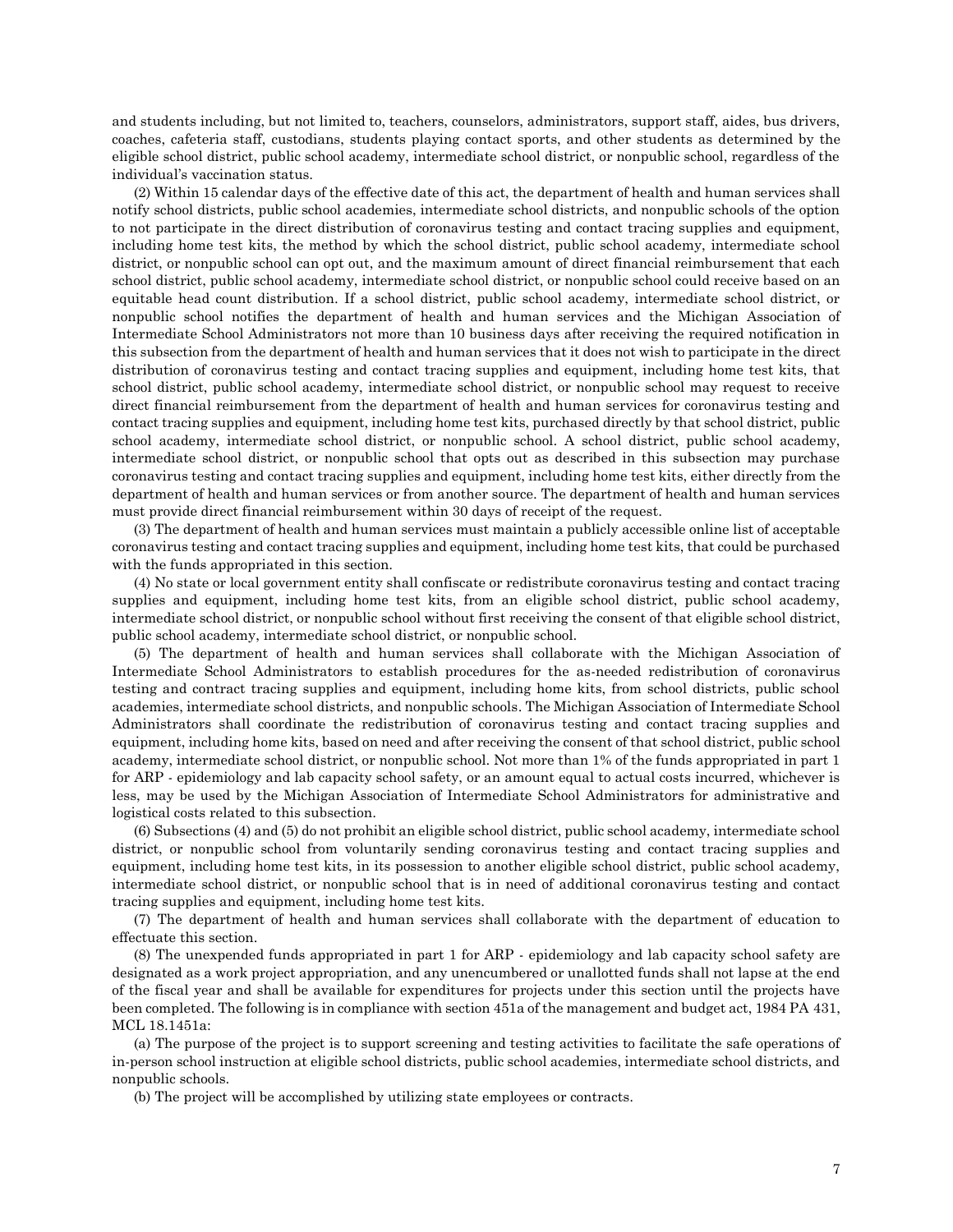(c) The total estimated cost of the project is \$150,799,300.00.

(d) The tentative completion date is September 30, 2026.

Sec. 306. (1) From the funds appropriated in part 1 for ARP – health care recruitment, retention, and training, the department of health and human services shall allocate \$300,000,000.00 for health care recruitment, retention, and training programming to health care employers that can demonstrate an eligible qualifying need under the rules and regulations of the federal coronavirus state fiscal recovery funding. Additionally, health care employers must not request funds under this section for any investments related to recruitment or retention announced before December 1, 2021.

(2) The department of health and human services must allocate 75% of the funds appropriated pursuant to this section to the Michigan Health and Hospital Association for administration to acute care and behavioral health care providers, of which not less than 10% appropriated pursuant to this subsection must be allocated to critical access hospitals and small and rural providers that are awarded rural access payments under section 1802(2) of article 6 of 2021 PA 87.

(3) The department of health and human services must allocate 25% of the funds appropriated pursuant to this section to post-acute care providers and federally qualified health centers (FQHCs).

(4) If a heath care employer receives funds appropriated pursuant to this section and has established a COVID-19 vaccine policy, the policy must allow for an employee exemption for both of the following:

(a) Any employee for whom a physician certifies and properly documents that a COVID-19 vaccine is clinically contraindicated for the employee.

(b) Any employee who provides a written statement and can document in a manner consistent with the health care employer's policies and procedures that the requirements of the COVID-19 vaccine policy cannot be met because of the employee's religious convictions.

(5) Health care recruitment, retention, and training programming may include, but is not limited to, cash recruitment bonuses, student loan payment assistance, cash retention bonuses, tuition assistance, and other forms of training programming. The maximum amount any health care employer, except for critical access hospitals and small and rural providers that are awarded rural access payments under section 1802(2) of article 6 of 2021 PA 87, can use for cash recruitment bonuses is 25%, and the maximum amount any health care employer, except for critical access hospitals and small and rural providers that are awarded rural access payments under section 1802(2) of article 6 of 2021 PA 87, can use for cash retention bonuses is 20%.

(6) Nothing in this section requires a health care employer that receives funds appropriated in this section to violate any federal rule or regulation on a COVID-19 vaccine policy.

(7) If a health care employer receives funds appropriated in this section and has established a COVID-19 vaccine policy, the policy must require the employer to respond in a written statement of an employee's COVID-19 vaccine exemption approval or disapproval.

(8) As a condition of receiving funds appropriated in this section, a health care employer must agree to not use an employee's vaccination status as a factor for distributing recruitment, retention, and training program funds under this section.

(9) By September 30, 2022, the department of health and human services must provide a report to the house and senate appropriations committees, the house and senate fiscal agencies, and the state budget office on the overall efficacy of the funds appropriated in this section, including, but not limited to, the statewide outcomes of recruitment efforts, retention efforts, and training efforts to reduce statewide health care staffing vacancies. The Michigan Health and Hospital Association and other recipients shall provide data and metrics, in a manner approved by the department, to fulfill the reporting requirements of this section.

Sec. 307. From the funds appropriated in part 1 for ARP – nursing facility room conversion pilot project, the department of health and human services shall allocate \$10,000,000.00 as a competitive grant program to reimburse nursing facilities that are awarded these grants for 50% of the cost for nursing facilities to convert multi-resident rooms into single resident rooms. The department of health and human services shall prioritize awarding competitive grants for the conversion of rooms that have more than 2 residents into single resident rooms.

Sec. 308. From the funds appropriated in part 1 for ARP – nursing home respirators, the department of health and human services shall allocate \$5,000,000.00 to assist nursing facilities, assisted living facilities, and other long-term care facilities in complying with Occupational Safety and Health Administration respiratory protection standards.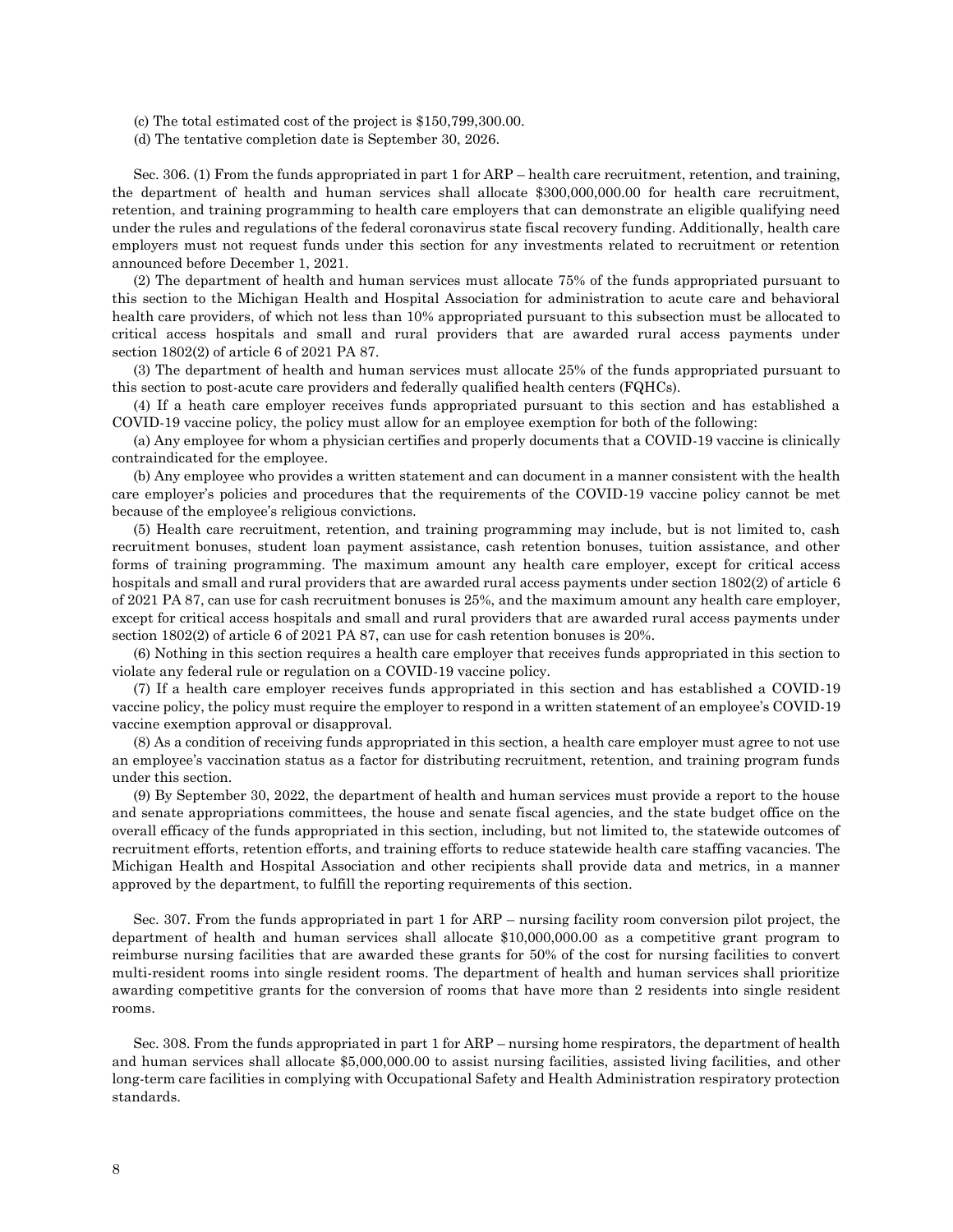Sec. 310. (1) The department shall allocate funds appropriated in part 1 for ARP - vaccine support to local public health departments for education, outreach, and other community engagement strategies.

(2) To the greatest extent allowed under federal rules and regulations, any vaccine education, outreach, and other community engagement strategies must be inclusive of other broader COVID-19 education, outreach, and other community engagement strategies, including early treatment options, testing, and other mitigation strategies.

(3) The department shall not allocate funds in this section to local public health departments for which a county board of commissioners has passed a resolution rejecting these funds, if the rejection of these funds has occurred within 30 days of the effective date of this act.

(4) A recipient of a COVID-19 vaccine administered from the funds appropriated in part 1 for ARP - vaccine support shall be provided with information regarding or informed if and in what manner the development of the vaccine utilized aborted fetal tissue or human embryonic stem cell derivation lines.

(5) The unexpended funds appropriated in part 1 for ARP - vaccine support are designated as a work project appropriation, and any unencumbered or unallotted funds shall not lapse at the end of the fiscal year and shall be available for expenditures for projects under this section until the projects have been completed. The following is in compliance with section 451a of the management and budget act, 1984 PA 431, MCL 18.1451a:

(a) The purpose of the project is to increase vaccine education, outreach, and other community engagement strategies and must be inclusive of other broader COVID-19 education, outreach, and other community engagement strategies, including early treatment options, testing, and other mitigation strategies.

(b) The project will be accomplished by utilizing local public health departments.

(c) The total estimated cost of the project is \$54,143,900.00.

(d) The tentative completion date is September 30, 2026.

Sec. 311. (1) From the funds appropriated in part 1 for MI Choice waiver program presumptive eligibility risk pool, and to the greatest extent allowable under E-FMAP, the department of health and human services shall allocate \$5,000,000.00 to develop and implement a pilot risk pool in no fewer than 2 service areas to cover 90% of MI Choice waiver agents' exposure to financial losses in those service areas for up to 6 weeks of services costs associated with incorrect presumptive eligibility determinations.

(2) Any MI Choice waiver agent in the pilot service areas that, at any point in time, incorrectly presumes eligibility for not less than 20% of its enrollees is not eligible for funding from this project for the balance of this project's term.

Sec. 312. (1) From the funds appropriated in part 1 for ARP - Morris Hood kidney foundation, the department of health and human services shall provide \$14,000,000.00 in support to the National Kidney Foundation of Michigan for a multiyear initiative to implement the chronic kidney disease prevention initiative that was adopted by the department of health and human services and the National Kidney Foundation of Michigan in March 2021. This initiative, administered by the National Kidney Foundation of Michigan and its partners, shall be known as the Morris Hood III chronic kidney disease prevention initiative.

(2) The Morris Hood III chronic kidney disease prevention initiative shall do all of the following:

(a) Create a collaborative and comprehensive kidney disease prevention and awareness system, including a focus on communities at the greatest risk of kidney disease and those facing health disparities.

(b) Increase knowledge, awareness, and understanding of preventable kidney disease, increase adoption of evidence-based strategies to reduce chronic kidney disease, and identify financial sustainability strategies for chronic kidney disease detection, management, and prevention.

(c) Identify patients at risk of developing chronic kidney disease through collaboration with the department of health and human services making use of Michigan Medicaid data, kidney disease data, lab data, and shared metrics from partner organizations.

(d) Develop a cost-benefit analysis on the strategies identified to reduce preventable kidney disease or mitigate the effect of kidney disease.

(3) Under the Morris Hood III chronic kidney disease prevention initiative, the department of health and human services shall work with the National Kidney Foundation of Michigan to do all of the following:

(a) Establish a statewide advisory committee to assist in the implementation of the initiative, drawing from consumers, providers, and advocates.

(b) Cooperate in sharing appropriate and timely data to enable the initiative to target resources effectively.

(c) Produce an annual status report to be shared with the legislature and interested parties.

(d) Convene periodic meetings with providers to assure awareness of the initiative and its targeted population.

(e) Cooperate with Michigan's Medicaid health plans to identify populations most at risk for kidney disease.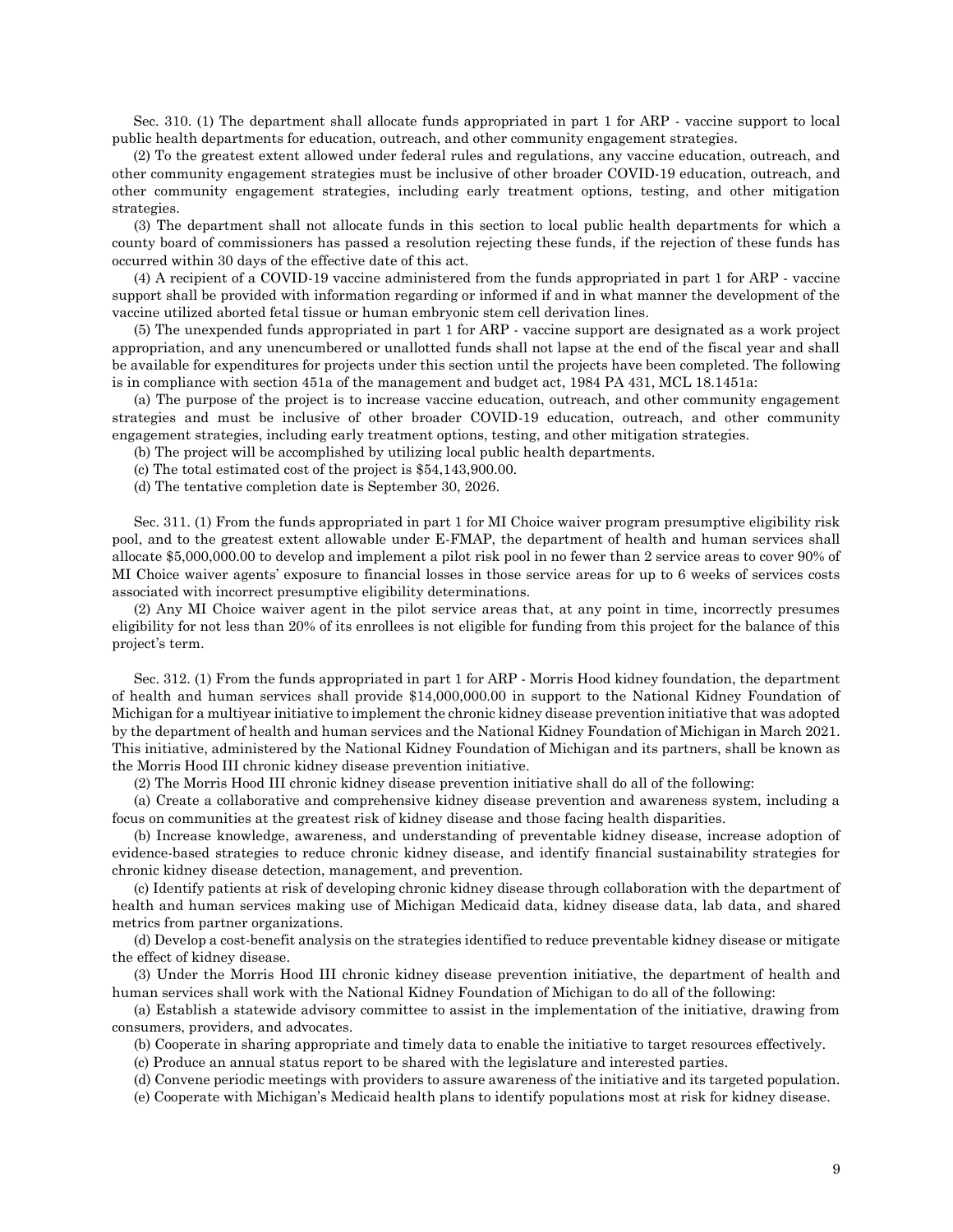Sec. 313. From the funds appropriated in part 1 for ARP - hospital airborne pathogen control program, \$10,000,000.00 shall be allocated to hospitals for in-room ceiling installations and internet of things-connected Michigan-based ultraviolet control technology filtration and cleaning systems or other devices that reduce surface pathogens and airborne contaminants for control of harmful pathogens in the air and on settled surfaces. The program shall be designed to meet all of the following parameters:

(a) The program shall be a pilot program.

(b) Hospitals and health systems that were in the top 10 hospitals/health systems in the number of COVID patients treated in the state in calendar year 2021 and that have submitted letters of intent to utilize this technology to the Michigan department of health and human services by April 1, 2022 shall be given priority for allocations.

(c) Allocation of these funds should be made through 2 equal grants to qualified applicants.

(d) Hospitals participating in the pilot program shall track the outcome metrics as defined during grant submission.

Sec. 314. (1) From the funds appropriated in part 1 for ARP - adult foster care and homes for the aged COVID-19 relief, the department of health and human services shall establish a process to provide a \$700.00 per bed grant to eligible facilities as defined in subsection (4) to cover COVID-19 pandemic costs.

(2) The department of health and human services shall develop an application form for the funding.

(3) Eligible facilities must fill out and submit the application form referenced in subsection (2) to the department of health and human services within 90 days of the effective date of this act.

(4) Eligible facilities shall include adult foster care facilities licensed by the department of licensing and regulatory affairs, homes for the aged licensed by the department of licensing and regulatory affairs, facilities with approved status from the department of licensing and regulatory affairs for exemption from the home for the aged licensure, and self-directed and other nonlicensed residential settings for older adults and individuals with disabilities that are not subject to licensure by the department of licensing and regulatory affairs.

Sec. 315. (1) From the funds appropriated in part 1 for ARP - health units, the department of health and human services shall allocate \$4,000,000.00 to a public university located in a city with a population greater than 500,000 according to the most recent federal decennial census to help create a Michigan mobile health corps program.

(2) The Michigan mobile health corps shall be a collaborative to help address health disparities among populations with limited access to medical care and social services resources in Southeast Michigan.

Sec. 316. (1) From the funds appropriated in part 1 for ARP - supplemental payments to private child caring institutions, \$6,200,000.00 shall be awarded as a supplemental payment adjustment to contracted child caring institutions for abuse, neglect, and juvenile justice services to address the economic impact of the COVID-19 public health emergency.

(2) From the funds appropriated in part 1 for ARP - supplemental payments to private child caring institutions, \$2,000,000.00 shall be awarded to a qualified residential treatment program that has been in existence for at least 75 years and is located in a city with a population of between 57,000 and 58,000 located in a county with a population of greater than 1,500,000 according to the 2010 federal decennial census. Funding in this subsection shall be paid to the qualifying entities within 30 days of the effective date of this act.

Sec. 317. (1) From the funds appropriated in part 1 for ARP - homeless shelter repair grants, the department of health and human services shall establish a grant program targeted to homeless shelter service providers. In making grants under this section, the department shall maximize to the greatest extent possible broad geographic distribution. Grants are intended to fund necessary physical improvements to homeless shelter facilities, including, but not limited to:

(a) Repairs to plumbing, electrical, and heating, ventilation, and air-conditioning systems.

(b) Structural improvements to accommodate persons with disabilities.

(c) Creation of noncongregate housing spaces for individuals and families.

(d) Creation of separate noncongregate spaces for those who are medically recuperating.

(e) Installation of necessary safety and security enhancements, including, but not limited to, smoke alarms and fire abatement systems.

(2) The unexpended funds appropriated in part 1 for ARP - homeless shelter repair grants are designated as a work project appropriation, and any unencumbered or unallotted funds shall not lapse at the end of the fiscal year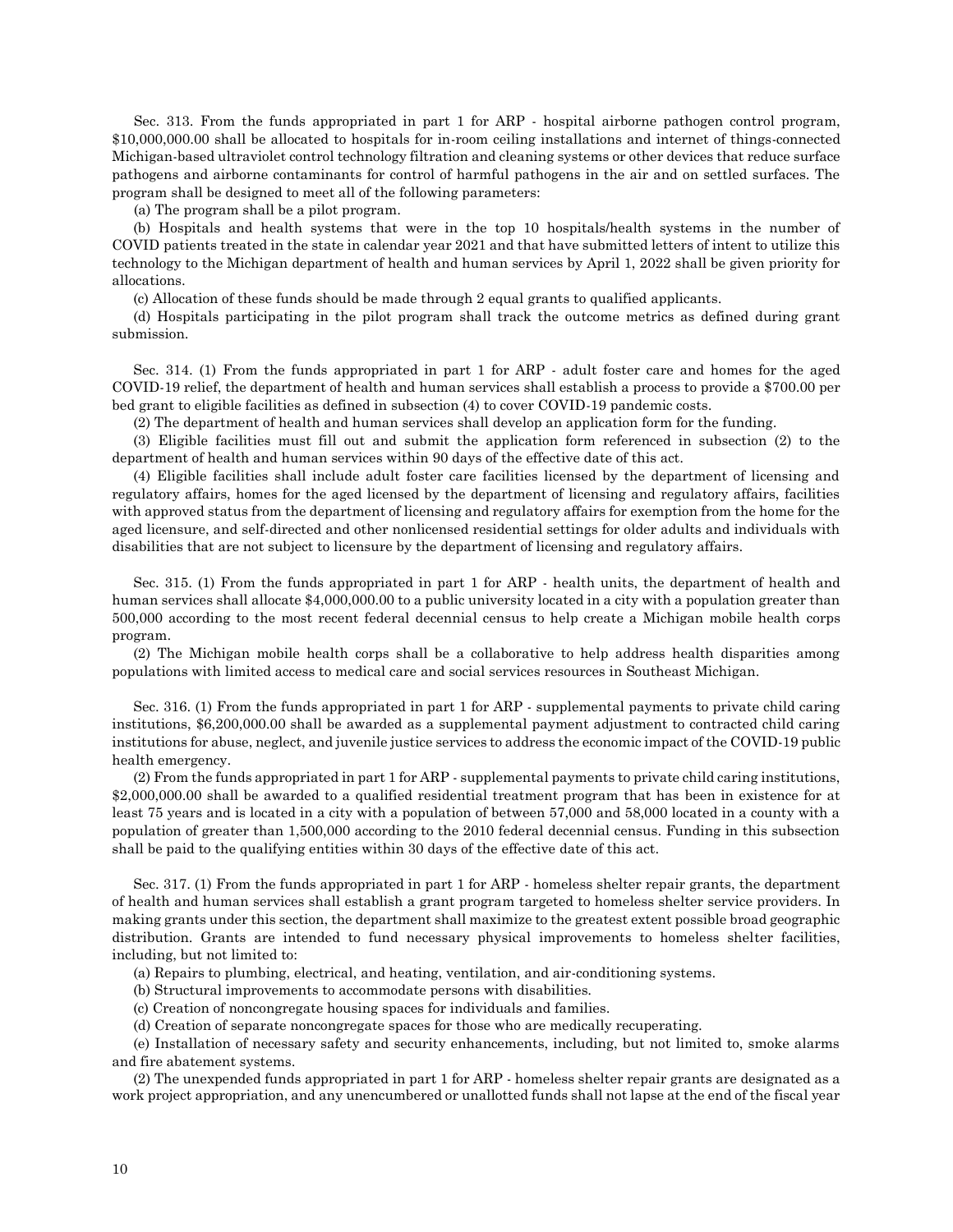and shall be available for expenditures for projects under this section until the projects have been completed. The following is in compliance with section 451a of the management and budget act, 1984 PA 431, MCL 18.1451a:

(a) The purpose of the project is to fund physical improvements to facilities operated by homeless shelter service providers.

(b) The project will be accomplished by utilizing state employees or contracts.

(c) The total estimated cost of the project is \$10,000,000.00.

(d) The tentative completion date is September 30, 2026.

Sec. 318. (1) From the funds appropriated in part 1 for ARP - nursing home infection control grants, the department of health and human services shall allocate \$29,000,000.00 in grants to skilled nursing facilities. Grants shall fund structural and operational improvements to skilled nursing facilities that would help reduce the spread of infectious disease. Eligible projects include, but are not limited to, the following:

(a) Efforts to improve indoor air quality, including maintenance and improvements to indoor heating, ventilation, and air-conditioning systems.

(b) The creation of negative air pressure rooms.

(c) The creation of isolation areas in nursing homes for sick residents.

(d) The purchase and installation of technologies to reduce the spread of infectious disease.

(2) Individual nursing facilities are limited to no more than \$500,000.00 in funds allocated in subsection (1).

(3) The unexpended funds appropriated in part 1 for ARP - nursing home infection control grants are designated as a work project appropriation, and any unencumbered or unallotted funds shall not lapse at the end of the fiscal year and shall be available for expenditures for projects under this section until the projects have been completed. The following is in compliance with section 451a of the management and budget act, 1984 PA 431, MCL 18.1451a:

(a) The purpose of the project is to support improvements to skilled nursing facilities to reduce the spread of infectious disease.

(b) The project will be accomplished by utilizing state employees or contracts.

(c) The total estimated cost of the project is \$29,000,000.00.

(d) The tentative completion date is September 30, 2026.

Sec. 319. (1) From the funds appropriated in part 1 for ARP - child welfare mitigation payments, the department of health and human services shall provide a supplemental payment to licensed foster family homes or foster family group homes and unlicensed relative caregivers who are currently caring for a child placed in foster care and youth currently supported in independent living foster care arrangements.

(2) Payment of funds will be set at \$1,500.00 per child in a foster family home, foster family group home, or independent living arrangements.

(3) The unexpended funds appropriated in part 1 for ARP - child welfare mitigation payments are designated as a work project appropriation, and any unencumbered or unallotted funds shall not lapse at the end of the fiscal year and shall be available for expenditures for projects under this section until the projects have been completed. The following is in compliance with section 451a of the management and budget act, 1984 PA 431, MCL 18.1451a:

(a) The purpose of the project is to offset the costs to caregivers for children in foster care and those in independent living arrangements associated with the COVID-19 public health emergency.

(b) The project will be accomplished by utilizing state employees or contracts.

(c) The total estimated cost of the project is \$19,000,000.00.

(d) The tentative completion date is September 30, 2026.

Sec. 321. (1) From the funds appropriated in part 1 for ARP - respite services home and community-based services waiver, the department of health and human services shall allocate \$20,000,000.00 for respite supports to in-home providers of department of health and human services-funded services to provide respite relief for families providing continuous direct care support to a family member.

(2) The unexpended funds appropriated in part 1 for ARP - respite services home and community-based services waiver are designated as a work project appropriation, and any unencumbered or unallotted funds shall not lapse at the end of the fiscal year and shall be available for expenditures for projects under this section until the projects have been completed. The following is in compliance with section 451a of the management and budget act, 1984 PA 431, MCL 18.1451a:

(a) The purpose of the project is to fund respite services for in-home providers of department of health and human services supports and services.

(b) The project will be accomplished by utilizing state employees or contracts.

(c) The total estimated cost of the project is \$20,000,000.00.

(d) The tentative completion date is September 30, 2026.